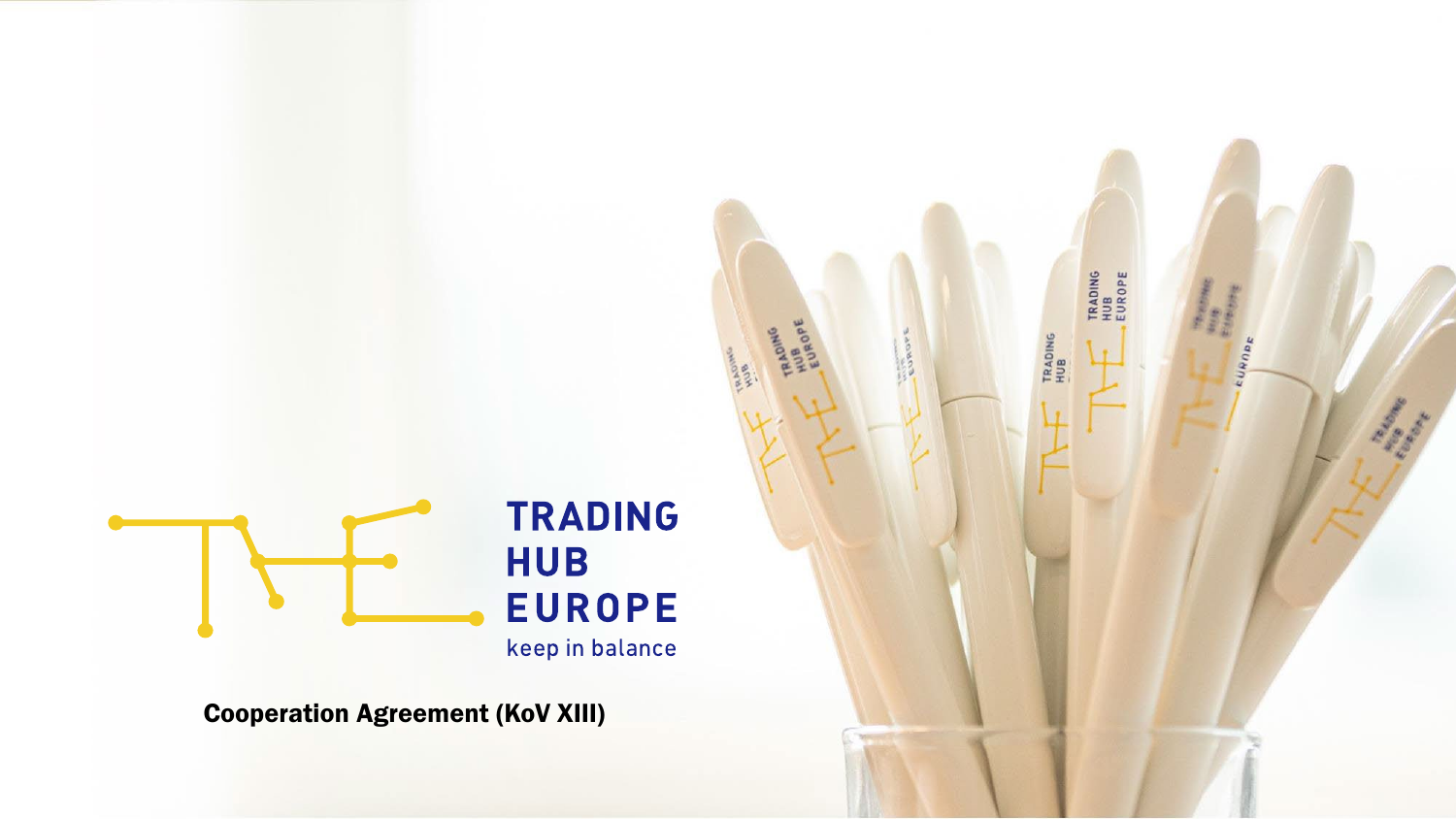# KoV XIII –

# BGM topics

Trading Hub Europe

FUROPLE



| 28.04.2022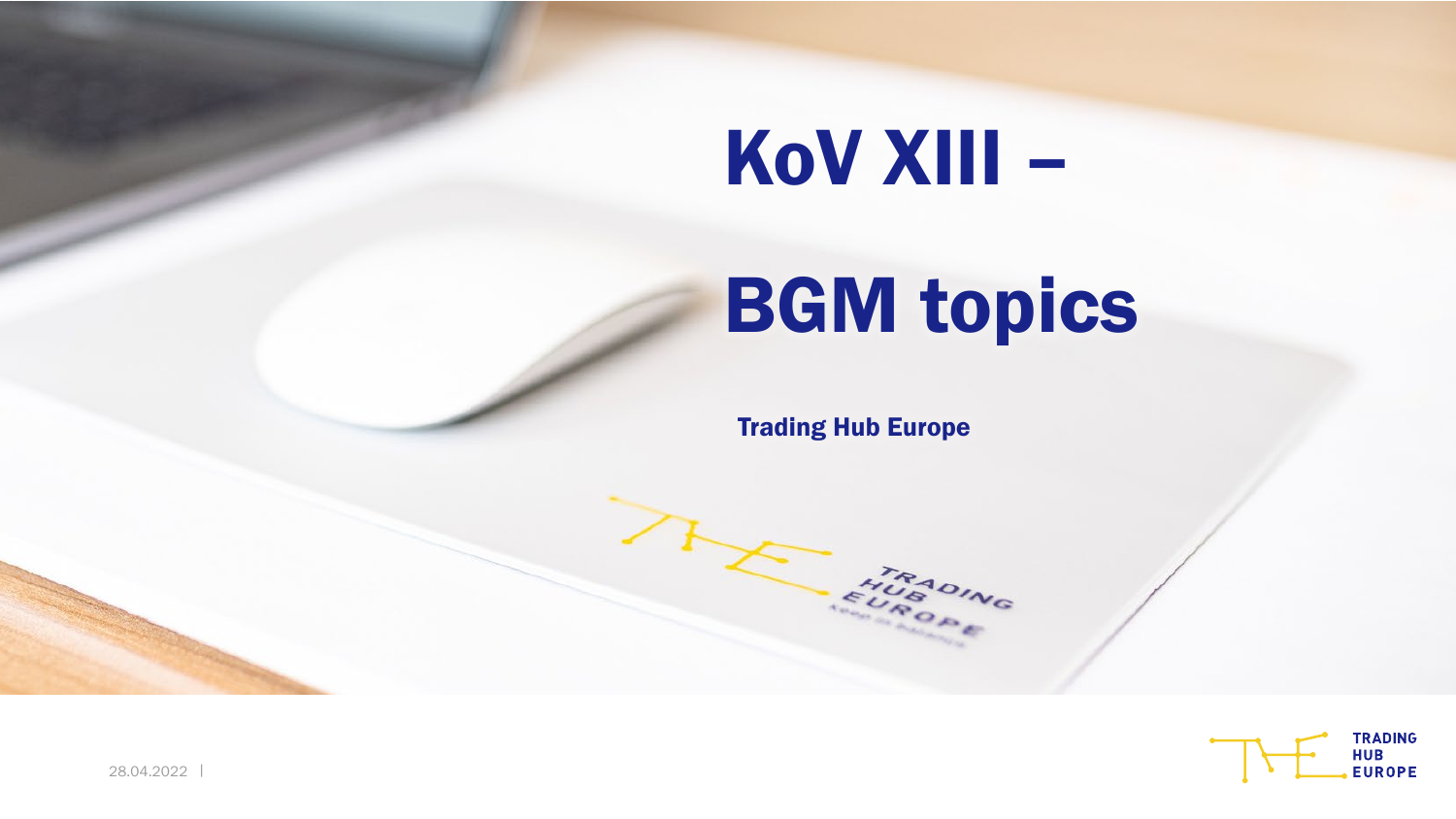# Direct payment model for charges

- Subordinate balancing group (SBG) managers have the option to pay
	- SLP charges
	- **RLM** charges
	- **Conversion neutrality charges**

directly.

- In the MAM portal, the BGM can select the direct payment option with a lead time of at least 20 working days before day 1 of the next contract month.
- The arrangement can be terminated with at least 10 working days' notice before the next contract month.
- Time series SLPUMLüber, RLMUMLüber and KONVUMLüber do not contain quantities from BGs paying directly.
- The SBG manager concerned becomes the master balancing group (MBG) manager responsible for these charges (direct payer).
- The SBG has an obligation to inform its BGM if it opts for or terminates the direct payment option.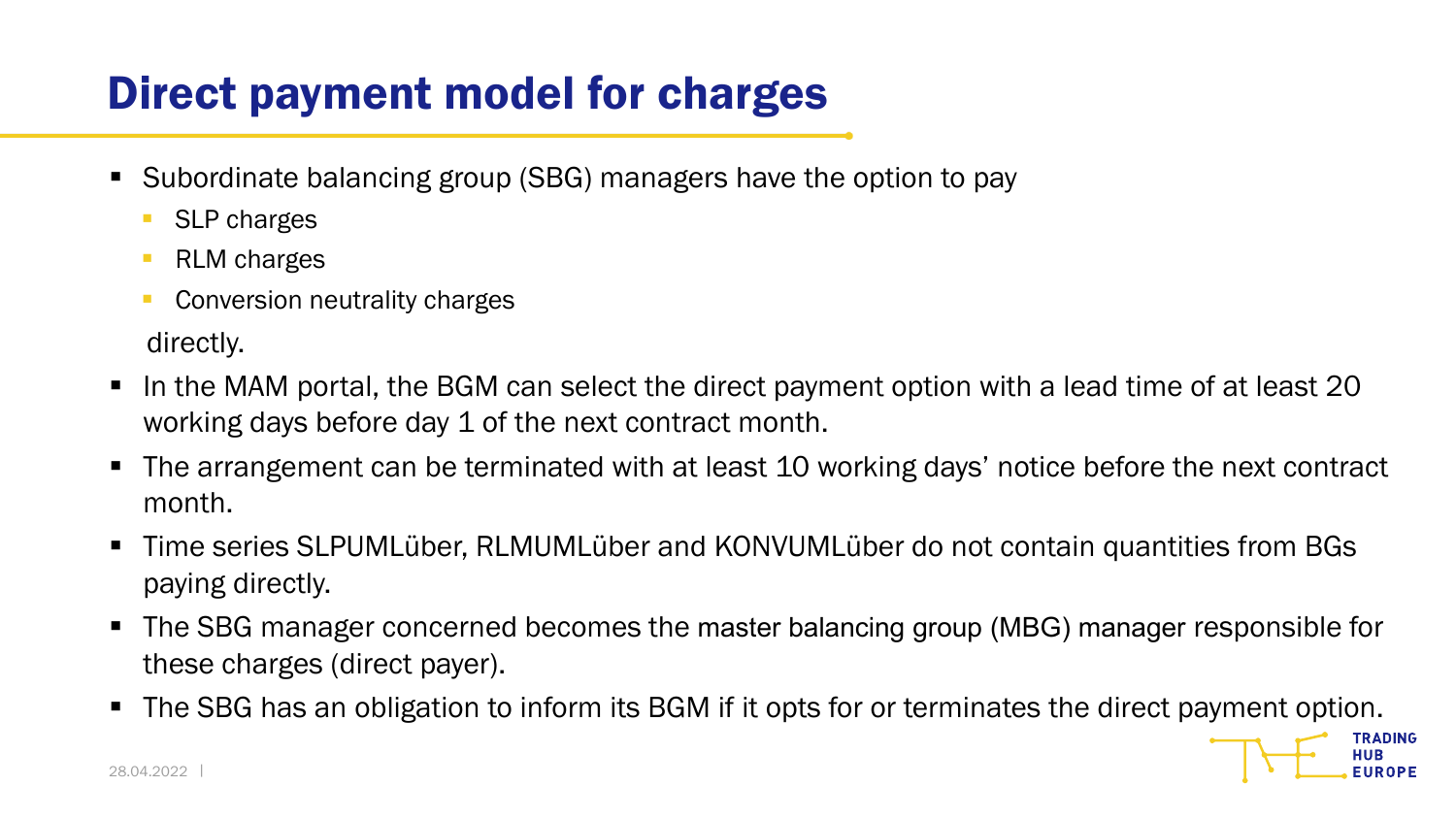# Direct payment model for charges

| Bilanzkreisverträge<br><b>命</b> Start<br>■ Stammdaten<br>1 Bilanzkreisvertrag - THEOBFH0, 1999<br><b>i⊟ Bilanzkreisliste</b><br>$\triangleleft$<br><b>Details</b><br>& Verbindung<br>Bilanzkreissuche<br>$\times$<br>$\triangleleft$<br>Bilanzkreisverträge<br>€<br>Dilangkesia <sup>A</sup><br>Typ<br><b>Status</b><br>Bei der Erstellung von Bilanzkreisverbindungen für ganze Monate ist<br>THEOBFHC The Company<br>Bilanzkreis:<br>움 Freigabe BK-Verbindungen<br>folgende Auswahl zu beachten:<br>$\blacksquare$ Test BKV<br>Bilanzkreis alt:<br>Beispiel: Erstellung einer Verbindung für die Monate November und<br><b>E</b> Datenportal ><br>Gültig<br>THEOBFHOLD THE<br>BK<br>Dezember 2020:<br>Eingabe "Gültig ab": 01.11.2020<br>Test BKV.<br>$\triangledown$<br>Unternehmensname:<br>Eingabe "Gültig bis": 01.01.2021 (nicht 31.12.2020!)<br>€ Rechnungen<br>○ Subl:<br>Bilanzkreis<br>Vertragstyp:<br>+ Neue Bilanzkreisverbindung<br>® Ansprechpartner Allokation & Clearing<br>$O$ L-Ga<br>O H-Gas<br>Gasqualität:<br>e Biogasflexibilitätstausch<br>◉ Nein<br>O ja<br>Biogas: |
|----------------------------------------------------------------------------------------------------------------------------------------------------------------------------------------------------------------------------------------------------------------------------------------------------------------------------------------------------------------------------------------------------------------------------------------------------------------------------------------------------------------------------------------------------------------------------------------------------------------------------------------------------------------------------------------------------------------------------------------------------------------------------------------------------------------------------------------------------------------------------------------------------------------------------------------------------------------------------------------------------------------------------------------------------------------------------------------------|
|                                                                                                                                                                                                                                                                                                                                                                                                                                                                                                                                                                                                                                                                                                                                                                                                                                                                                                                                                                                                                                                                                              |
|                                                                                                                                                                                                                                                                                                                                                                                                                                                                                                                                                                                                                                                                                                                                                                                                                                                                                                                                                                                                                                                                                              |
|                                                                                                                                                                                                                                                                                                                                                                                                                                                                                                                                                                                                                                                                                                                                                                                                                                                                                                                                                                                                                                                                                              |
|                                                                                                                                                                                                                                                                                                                                                                                                                                                                                                                                                                                                                                                                                                                                                                                                                                                                                                                                                                                                                                                                                              |
|                                                                                                                                                                                                                                                                                                                                                                                                                                                                                                                                                                                                                                                                                                                                                                                                                                                                                                                                                                                                                                                                                              |
|                                                                                                                                                                                                                                                                                                                                                                                                                                                                                                                                                                                                                                                                                                                                                                                                                                                                                                                                                                                                                                                                                              |
|                                                                                                                                                                                                                                                                                                                                                                                                                                                                                                                                                                                                                                                                                                                                                                                                                                                                                                                                                                                                                                                                                              |
|                                                                                                                                                                                                                                                                                                                                                                                                                                                                                                                                                                                                                                                                                                                                                                                                                                                                                                                                                                                                                                                                                              |
|                                                                                                                                                                                                                                                                                                                                                                                                                                                                                                                                                                                                                                                                                                                                                                                                                                                                                                                                                                                                                                                                                              |
|                                                                                                                                                                                                                                                                                                                                                                                                                                                                                                                                                                                                                                                                                                                                                                                                                                                                                                                                                                                                                                                                                              |
| $O$ DZK<br>⊙ FZK ⑦<br>Kapazitätstyp:                                                                                                                                                                                                                                                                                                                                                                                                                                                                                                                                                                                                                                                                                                                                                                                                                                                                                                                                                                                                                                                         |
| $\Box$ Ja $\odot$<br>Unrabattiertes Kapazitätsentgelt:                                                                                                                                                                                                                                                                                                                                                                                                                                                                                                                                                                                                                                                                                                                                                                                                                                                                                                                                                                                                                                       |
| ◉ Ja<br>$\bigcirc$ Nein<br>Zugang VHP:                                                                                                                                                                                                                                                                                                                                                                                                                                                                                                                                                                                                                                                                                                                                                                                                                                                                                                                                                                                                                                                       |
| □ Hiermit stimme ich <a> der</a> der öffentlichung als Händler am THE VHP auf der<br>Website der THE zu. 2                                                                                                                                                                                                                                                                                                                                                                                                                                                                                                                                                                                                                                                                                                                                                                                                                                                                                                                                                                                   |
| 曲の<br>10.03.2022<br>Gültig ab:                                                                                                                                                                                                                                                                                                                                                                                                                                                                                                                                                                                                                                                                                                                                                                                                                                                                                                                                                                                                                                                               |
| 曲<br>01.10.2035<br>Gültig bis:                                                                                                                                                                                                                                                                                                                                                                                                                                                                                                                                                                                                                                                                                                                                                                                                                                                                                                                                                                                                                                                               |
|                                                                                                                                                                                                                                                                                                                                                                                                                                                                                                                                                                                                                                                                                                                                                                                                                                                                                                                                                                                                                                                                                              |
| <b>画</b> Impressum                                                                                                                                                                                                                                                                                                                                                                                                                                                                                                                                                                                                                                                                                                                                                                                                                                                                                                                                                                                                                                                                           |
| Direct payment selected in Portal<br>$\Box$ Ja $\odot$<br>Direktzahlung:<br>en Datenschutzhinweise                                                                                                                                                                                                                                                                                                                                                                                                                                                                                                                                                                                                                                                                                                                                                                                                                                                                                                                                                                                           |
|                                                                                                                                                                                                                                                                                                                                                                                                                                                                                                                                                                                                                                                                                                                                                                                                                                                                                                                                                                                                                                                                                              |
| (i) Disclaimer<br>$\odot$ Speichern<br>$\Theta$ Kündigung<br>$\odot$ Speichern<br>+ Abschluss Bilanzkreisvertrag<br>自<br>图                                                                                                                                                                                                                                                                                                                                                                                                                                                                                                                                                                                                                                                                                                                                                                                                                                                                                                                                                                   |
| $\ll$                                                                                                                                                                                                                                                                                                                                                                                                                                                                                                                                                                                                                                                                                                                                                                                                                                                                                                                                                                                                                                                                                        |
| 28.04.2022                                                                                                                                                                                                                                                                                                                                                                                                                                                                                                                                                                                                                                                                                                                                                                                                                                                                                                                                                                                                                                                                                   |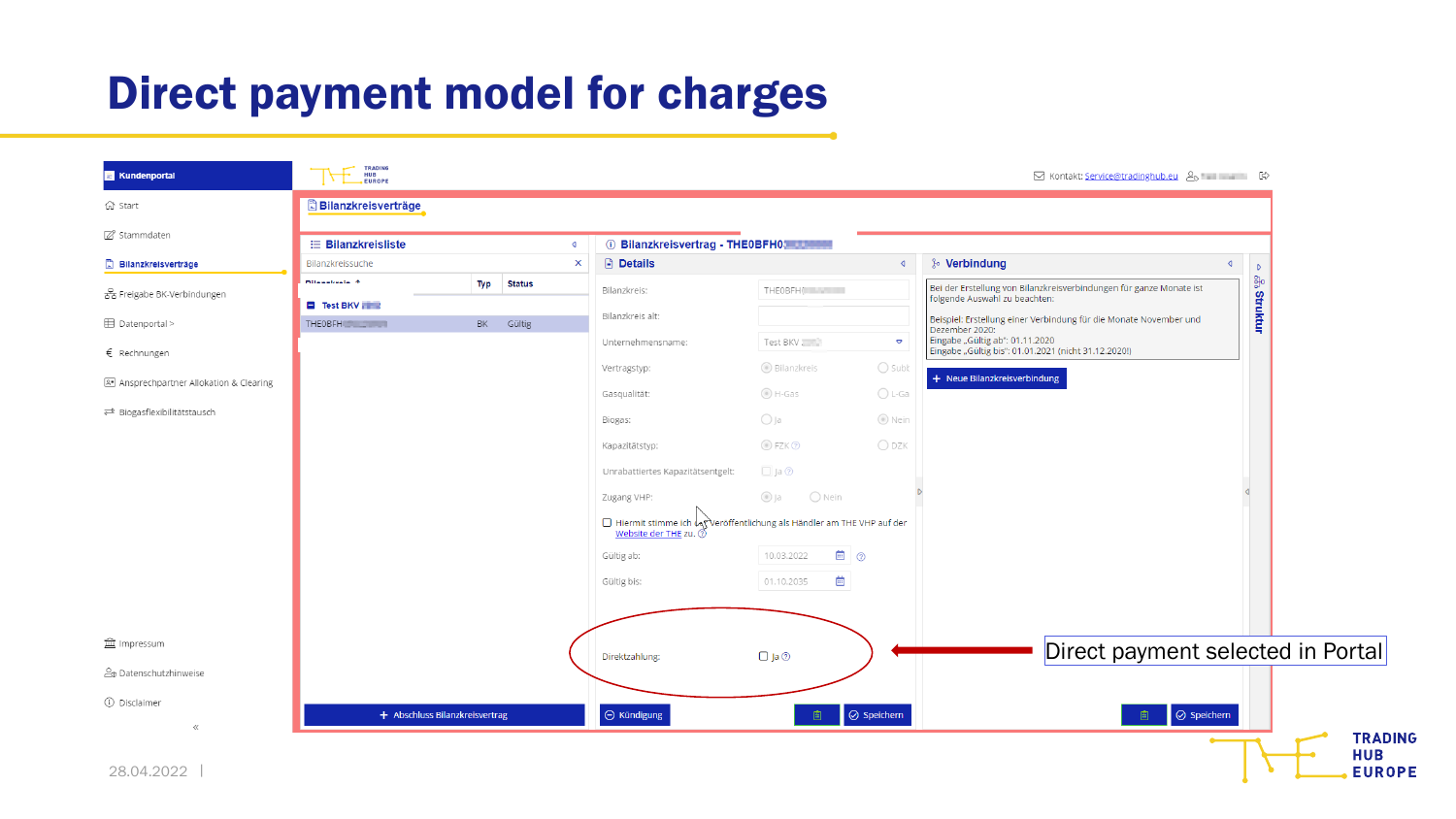## Direct payment model for charges – Liability rules

- All subordinate balancing groups belonging directly to the direct payer are liable for the amount of the charges attributable to their respective balancing group.
- The subordinate balancing groups concerned are subsequently billed by the market area manager as if there had been no connection between the balancing groups and the designated master balancing group for the period of the outstanding receivables.
- Billing will take place no earlier than 15 working days after the designated balancing group manager has defaulted on payment.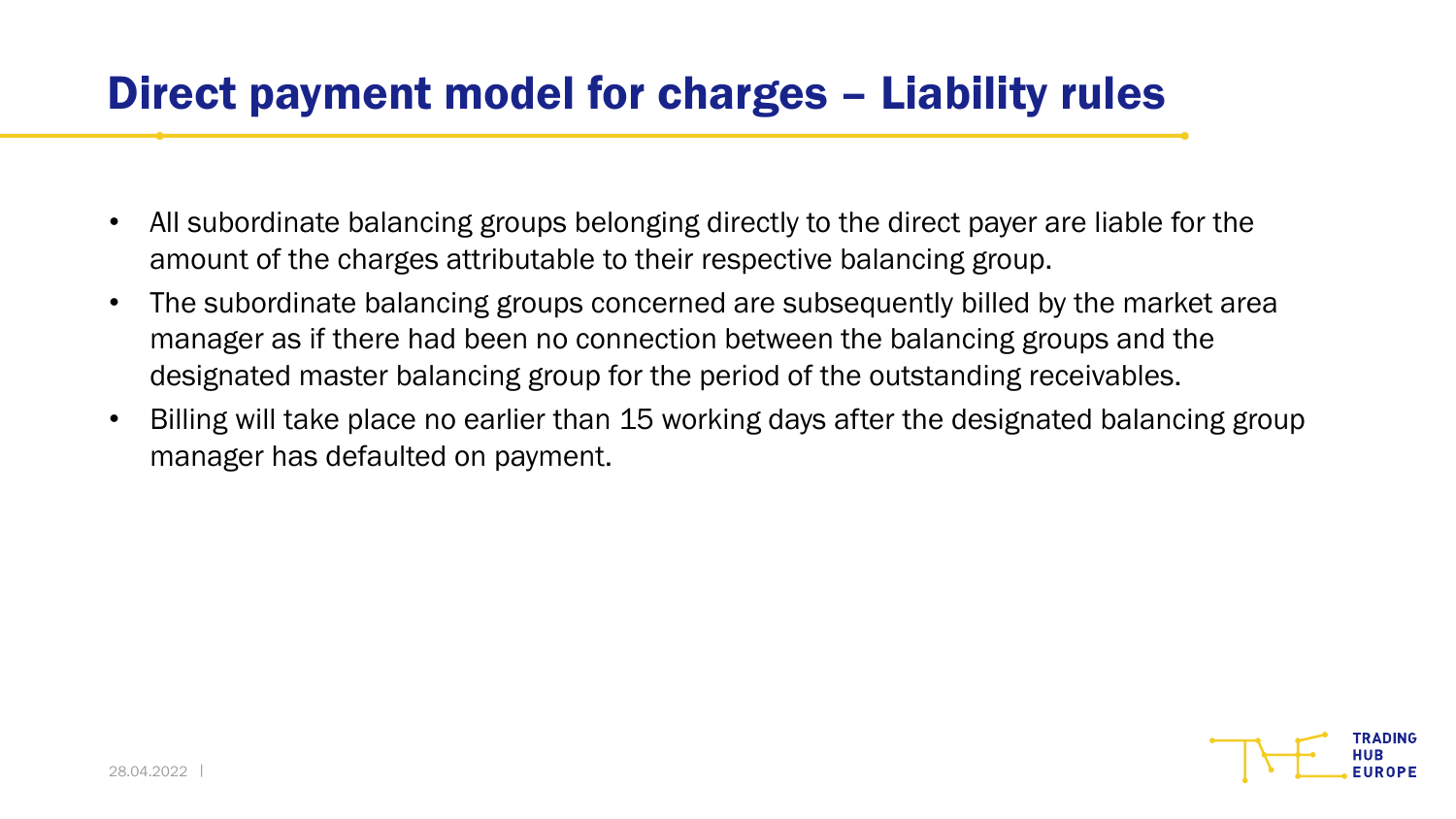### Deadline for balancing group connection/disconnection and new quality-specific BG balance data series

Connection of balancing groups (section 5 (2) and (3) of Annex 5)

 The notice period for balancing groups connections or disconnections has been reduced from 10 to 5 working days.

New quality-specific BG balance data series

- Introduction of new data series types: BKHSALDüber / BKLSALDüber / Sent via TRANOT messages.
- Transmission of the quality-specific balance time series BKHSALD & BKLSALD to the BGM for better traceability of BG billing by the MBG

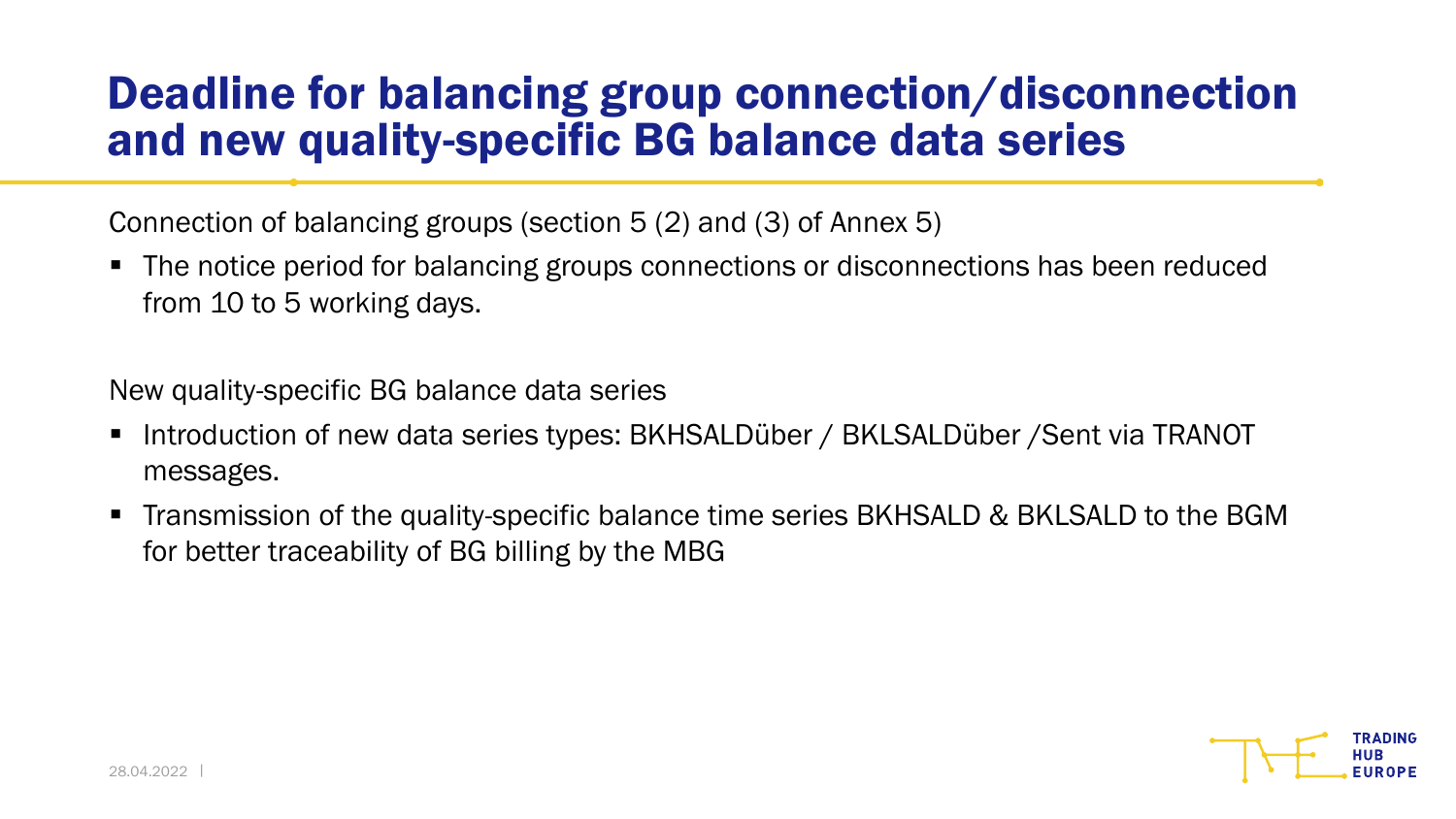# Prematching process at VTP

- BGMs can submit nominations for several days in advance
	- On the gas day on which the nominations are received, the MAM already checks the available nominations for all gas days of the current month and the subsequent month.
	- The MAM then submits the result of the check (matching result) to the BGM.
	- If no renomination is sent to the MAM, the matching result remains unchanged.
- If there is a renomination, the MAM performs another check and submits the matching result to the BGMs concerned.